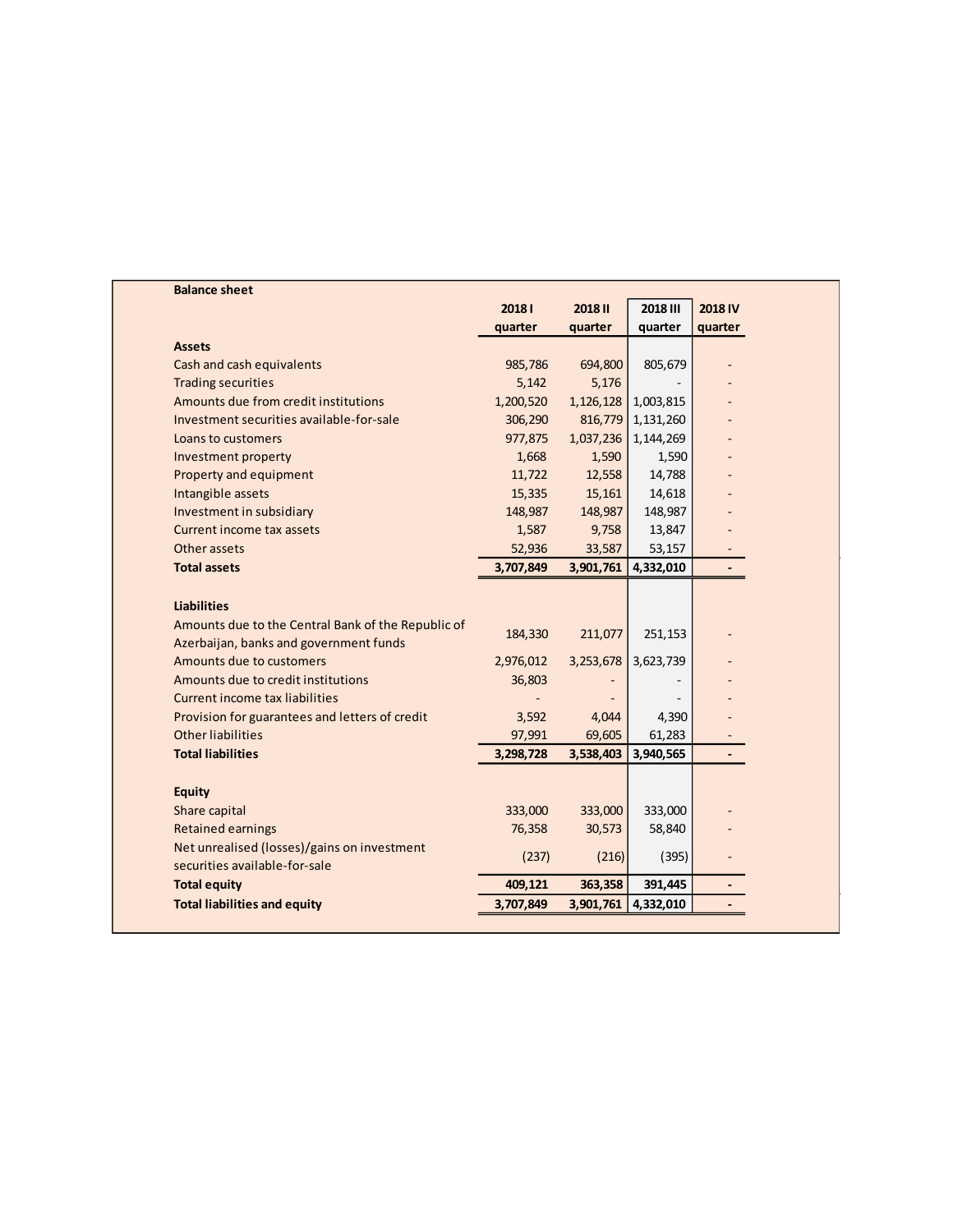## **Profit and loss statement**

|                                             | 20181     | <b>2018II</b> | 2018 III | <b>2018 IV</b>               |           |
|---------------------------------------------|-----------|---------------|----------|------------------------------|-----------|
|                                             | quarter   | quarter       | quarter  | quarter                      | Year      |
| Interest income                             | 40,307    | 40,461        | 43,495   |                              | 124,263   |
| Interest expense                            | (8, 515)  | (9,860)       | (8,828)  |                              | (27, 203) |
|                                             |           |               |          |                              |           |
| <b>Net interest income</b>                  | 31,792    | 30,601        | 34,667   | $\blacksquare$               | 97,060    |
| Provisions                                  | (14, 166) | 66            | 3,724    | $\overline{\phantom{a}}$     | (10, 375) |
| Net interest income after provision for     |           |               |          |                              |           |
| impairment of interest bearing assets       | 17,626    | 30,667        | 38,391   | $\overline{\phantom{a}}$     | 86,685    |
|                                             |           |               |          |                              |           |
| Net fee and commission income               | 4,533     | 2,153         | 3,992    |                              | 10,678    |
| Net gains from securities                   | 6         | 16            | 1        |                              | 23        |
| Net gains/(losses) from foreign currencies: | 2,161     | 4,152         | 5,171    |                              | 11,483    |
| Other income                                | 92        | 50            | 26       |                              | 168       |
| <b>Non-interest income</b>                  | 6,791     | 6,371         | 9,190    | $\blacksquare$               | 22,352    |
|                                             |           |               |          |                              |           |
| Personnel expenses                          | (9,637)   | (12, 160)     | (9,260)  |                              | (31,058)  |
| General and administrative expenses         | (5, 427)  | (7, 559)      | (7,806)  |                              | (20, 792) |
| Depreciation and amortisation               | (1,690)   | (1,783)       | (1,986)  |                              | (5, 459)  |
| <b>Non-interest expenses</b>                | (16, 754) | (21, 502)     | (19,053) | $\overline{\phantom{a}}$     | (57, 309) |
|                                             |           |               |          |                              |           |
| (Loss)/profit before income tax expense     | 7,664     | 15,536        | 28,528   | $\qquad \qquad \blacksquare$ | 51,728    |
| Income tax expense                          | (1, 132)  | 94            | (261)    | $\overline{\phantom{a}}$     | (1, 299)  |
| Net (loss)/profit for the year              | 6,532     | 15,630        | 28,267   | $\overline{\phantom{a}}$     | 50,429    |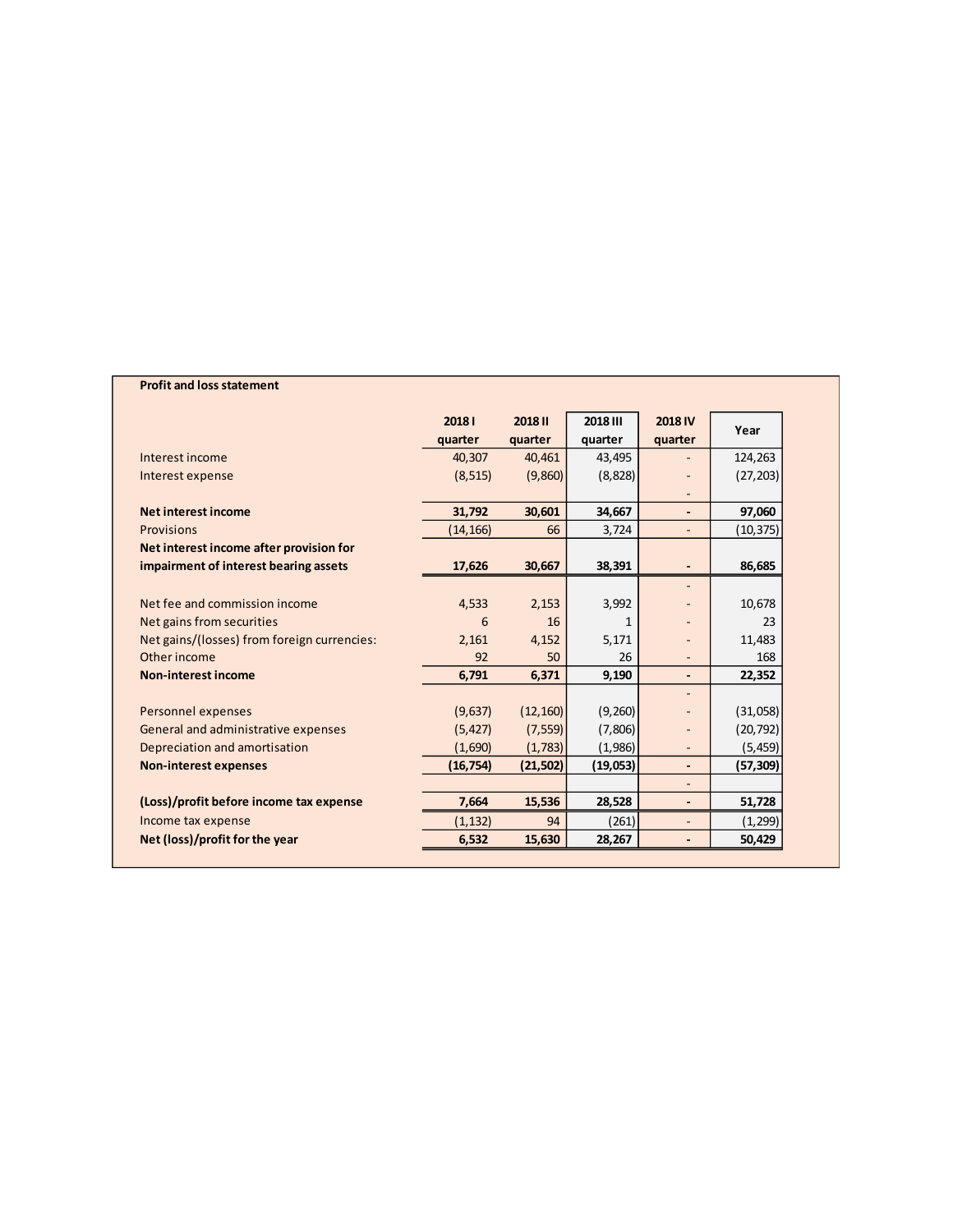|                                                                  | 20181     | <b>2018 II</b> | <b>2018 III</b>          | 2018 IV                  | Year       |
|------------------------------------------------------------------|-----------|----------------|--------------------------|--------------------------|------------|
|                                                                  | quarter   | quarter        | quarter                  | quarter                  |            |
| <b>Cash flows from operating activities</b>                      |           |                |                          |                          |            |
| Interest received                                                | 36,459    | 38,752         | 41,724                   | $\overline{a}$           | 116,935    |
| Interest paid                                                    | (8,075)   | (9, 818)       | (9,026)                  |                          | (26, 919)  |
| Net fees received                                                | 4,533     | 2,153          | 3,992                    |                          | 10,678     |
| Realised gains less losses from dealing in foreign currencies    | 2,161     | 4,152          | 5,171                    |                          | 11,483     |
| Personnel expenses paid                                          | (9,637)   | (12, 160)      | (9,260)                  |                          | (31,058)   |
| General and administrative expenses paid                         | (5, 427)  | (7, 559)       | (7,806)                  |                          | (20, 792)  |
| Other operating received/(paid)                                  | 97        | 67             | 27                       |                          | 191        |
| Cash flows from operating activities before changes in operating |           |                |                          |                          |            |
| assets and liabilities                                           | 20,111    | 15,587         | 24,821                   |                          | 60,519     |
| Net (increase)/decrease in operating assets                      |           |                |                          |                          |            |
| <b>Trading securities</b>                                        | (5, 142)  | (34)           | 5,176                    |                          |            |
| Amounts due from credit institutions                             | 246,037   | 74,392         | 122,313                  |                          | 442,742    |
| Loans to customers                                               | (48, 942) | (59, 295)      | (103, 308)               |                          | (211, 546) |
| Other assets                                                     | (22, 691) | 19,349         | (19, 571)                |                          | (22, 913)  |
| Net increase/(decrease) in operating liabilities                 |           |                |                          |                          |            |
| Amounts due to the Central Bank of the Republic of Azerbaijan,   |           |                |                          |                          |            |
| banks and government funds                                       | (44, 638) | 26,747         | 40,077                   |                          | 22,185     |
| Amounts due to customers                                         | 154,030   | 277,666        | 370,061                  |                          | 801,757    |
| Amounts due to credit institutions                               | (2,302)   | (36, 803)      |                          |                          | (39, 105)  |
| <b>Other liabilities</b>                                         | 45,848    | (26, 170)      | (6, 185)                 |                          | 13,493     |
| Net cash from/(used in) operating activities before income tax   | 342,310   | 291,439        | 433,384                  | $\overline{\phantom{a}}$ | 1,067,133  |
| Income tax paid                                                  | 400       | (8,077)        | (4, 350)                 |                          | (12,027)   |
| Net cash from/(used in) operating activities                     | 342,710   | 283,362        | 429,034                  | $\overline{\phantom{a}}$ | 1,055,106  |
|                                                                  |           |                |                          |                          |            |
| Cash flows from investing activities                             |           |                |                          |                          |            |
| Net cashflow from AFS                                            | 89,653    | (510, 489)     | (314, 481)               |                          | (735, 317) |
| <b>Net cashflow from PPE</b>                                     | (1,488)   | (2,620)        | (4, 216)                 |                          | (8, 324)   |
| Net cashflow from intangible                                     | 260       | 174            | 543                      |                          | 976        |
| Net cash (used in)/from investing activities                     | 88,424    | (512, 934)     | (318, 155)               | $\overline{\phantom{a}}$ | (742, 665) |
| <b>Cash flows from financing activities</b>                      |           |                |                          |                          |            |
| Dividends paid                                                   |           | (61, 414)      |                          |                          | (61, 414)  |
| Net cash from financing activities                               |           | (61, 414)      | $\overline{\phantom{a}}$ |                          | (61, 414)  |
|                                                                  |           |                |                          |                          |            |
| Net increase/(decrease) in cash and cash equivalents             | 431,134   | (290, 986)     | 110,879                  |                          | 251,027    |
| Cash and cash equivalents, beginning                             | 554,652   | 985,786        | 694,800                  | 805,679                  | 554,652    |
| Cash and cash equivalents, ending                                | 985,786   | 694,800        | 805,679                  |                          | 805,679    |